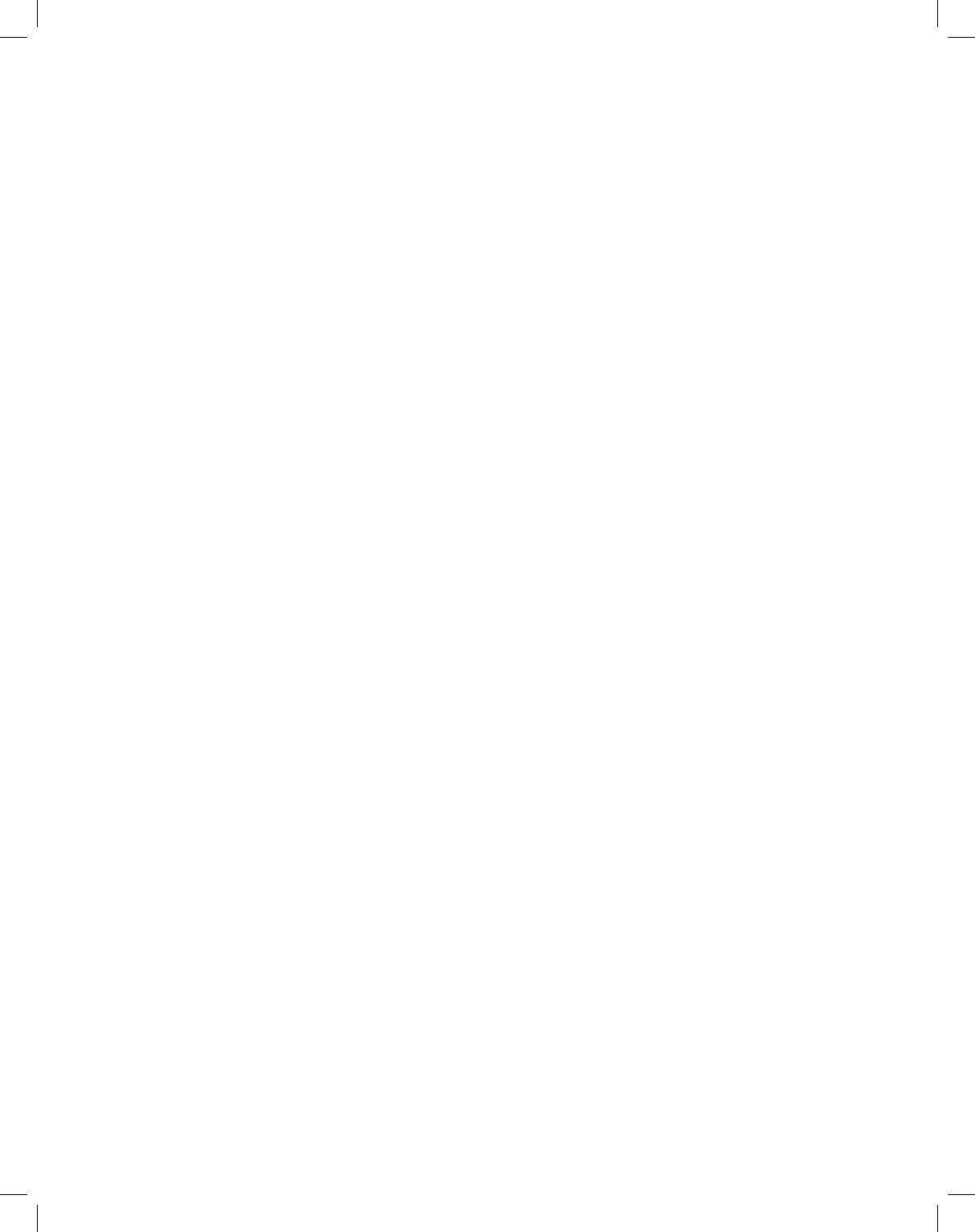# **CHAPTER 1**

# **AN INTRODUCTION TO BIG DATA GOVERNANCE**

**W** e are drowning in data today. This data comes from social media, telephone GPS signals, utility smart meters, RFID tags, digital pic and online videos, among other sources. IDC estimates that the anof information in th telephone GPS signals, utility smart meters, RFID tags, digital pictures, and online videos, among other sources. IDC estimates that the amount of information in the digital universe exceeded 1.8 zettabytes (1.8 *trillion* gigabytes) in 2011 and is doubling every two years.<sup>1</sup> Much of this data can be characterized as big data. Big data is generally referred to in the context of the "three Vs"—volume, velocity, and variety. We add another "V" for value. Let's consider each of these terms:

- **Volume (data at rest)**—Big data is generally large. Enterprises are awash with data, easily amassing terabytes and petabytes of information, and even zettabytes in the future.
- **Velocity (data in motion)**—Often time-sensitive, streaming data must be analyzed with millisecond response times to bolster real-time decisions.
- **Variety (data in many formats)**—Big data includes structured, semi-structured, and unstructured data such as email, audio, video, clickstreams, log files, and biometrics.
- **Value (cost effectiveness)**—Organizations are looking to gain insights from big data in a cost-effective manner. This is where open source technologies such as Apache® Hadoop® have become extremely popular. Hadoop, discussed in detail

<sup>1</sup> *The 2011 Digital Universe Study: Extracting Value from Chaos* (IDC, 2011).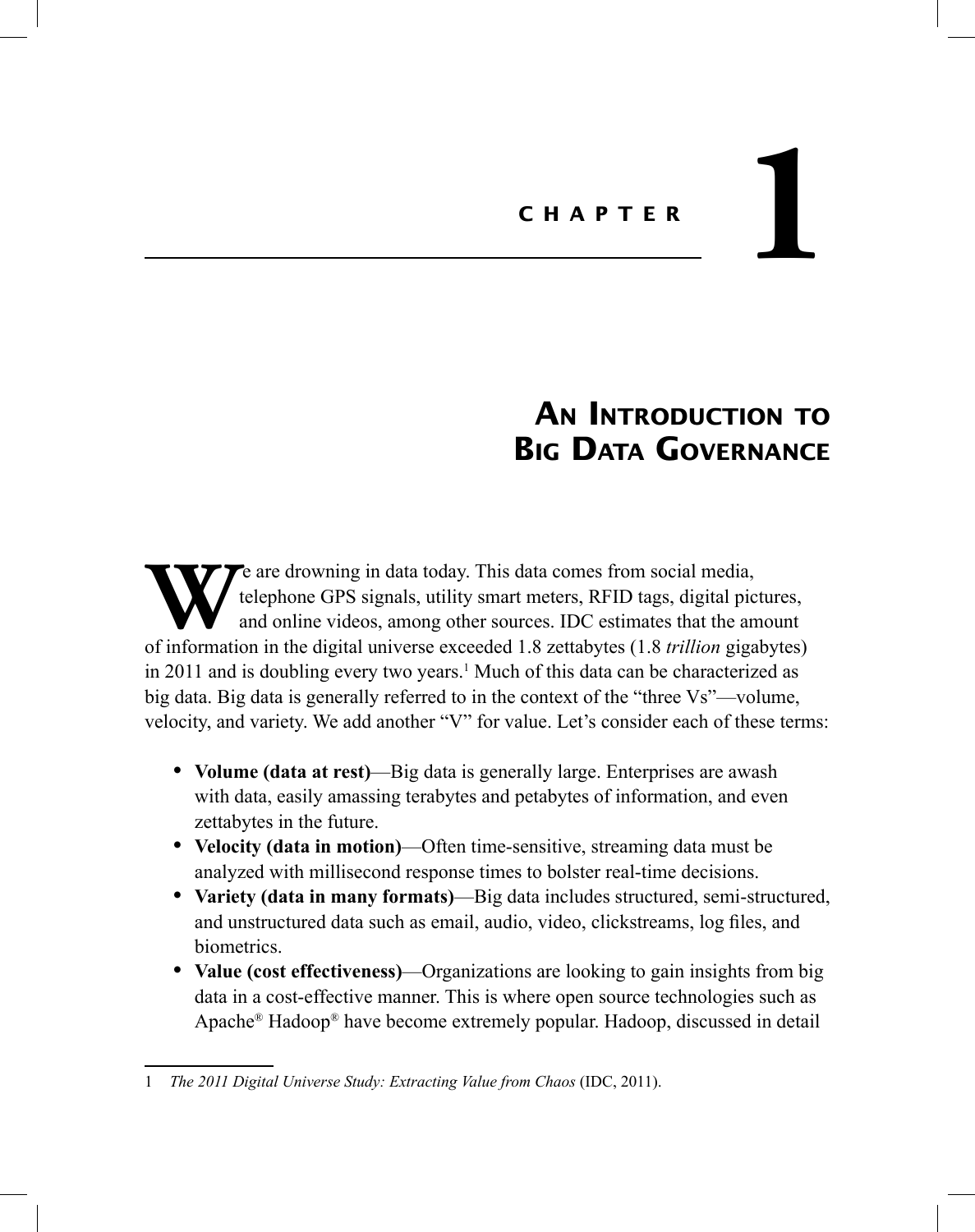later in this book, is software that processes large data sets across clusters of hundreds or thousands of computers in a cost-effective manner.

Organizations must govern all this big data, which brings us to the subject of this book. We define big data governance as follows:

Big data governance is part of a broader information governance program that formulates policy relating to the optimization, privacy, and monetization of big data by aligning the objectives of multiple functions.

Let's decompose this definition into its main parts:

- *Big data is part of a broader information governance program.* Information governance organizations should incorporate big data into their existing information governance frameworks by doing the following:
	- Extend the scope of the information governance charter to include big data governance.
	- Broaden the membership of the information governance council to include power users of big data such as data scientists.
	- Appoint stewards for specific categories of big data such as social media.
	- Align big data with information governance disciplines such as metadata, privacy, data quality, and master data
- *Big data governance is about policy formulation.* Policy includes the written or unwritten declarations of how people should behave in a given situation. For example, a big data governance policy might state that an organization will not integrate a customer's Facebook profile into his or her master data record without that customer's informed consent.
- *Big data must be optimized.* Consider how organizations might apply the principles of the physical world to their big data. Companies have well-defined enterprise asset management programs to care for their machinery, aircraft, vehicles, and other assets. Similar to cataloging physical assets, organizations need to optimize their big data as follows:
	- *Metadata*—Build information about inventories of big data.
	- *Data quality management*—Cleanse big data just as companies conduct preventive maintenance on physical assets.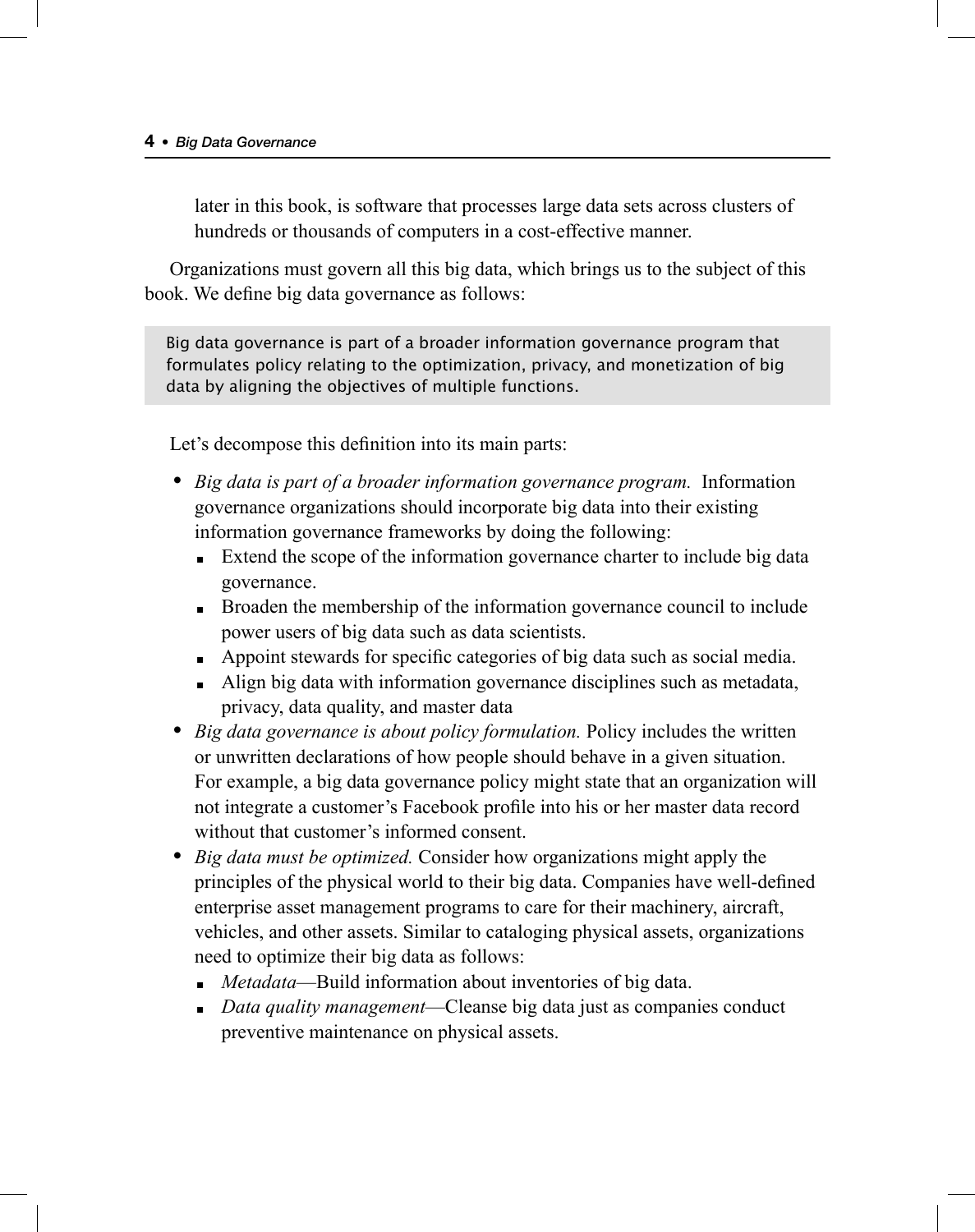- *Information lifecycle management*—Archive and retire big data when it no longer makes sense to retain these massive volumes.
- *Privacy of big data is important.* Organizations also need to establish the appropriate policies to prevent the misuse of big data. Organizations need to consider the reputational, regulatory, and legal risks involved when handling social media, geolocation, biometric, and other forms of personally identifiable information.
- *Big data must be monetized.* Monetization is the process of converting an asset such as data into money by selling it to third parties or by using it to develop new services. Traditional accounting rules do not allow companies to treat information as a financial asset on their balance sheets unless purchased from external sources. Despite this conservative accounting treatment, organizations now recognize that they should treat big data as an enterprise asset with financial value. For example, operations departments can use sensor data to increase equipment uptime based on preventive maintenance programs. Call centers can analyze agents' notes to reduce call volumes by understanding why customers call. In addition, retailers can use master data to power Facebook apps that drive customer loyalty.
- *Big data exposes natural tensions across functions.* Big data governance needs to harmonize competing objectives across multiple functions. For example, the wireless marketing department at a telecommunications carrier might be interested in using geolocation data to drive new revenue streams, such as when a subscriber receives coupons from retailers that are in close proximity. However, the wireline business might be concerned about the reputational hazard associated with reusing subscribers' geolocation data without their consent. Meanwhile, the network management team might want to use this information to address any issues with network performance, such as a large number of dropped calls at a specific wireless tower. Finally, the chief privacy officer might have concerns about the potential for regulatory backlash. In this situation, big data governance needs to bring all the parties together to determine whether the potential revenue upside from the new services outweighs the associated reputational and regulatory risks. The usage of geolocation data for internal network analytics is probably okay, but the other business uses might not be.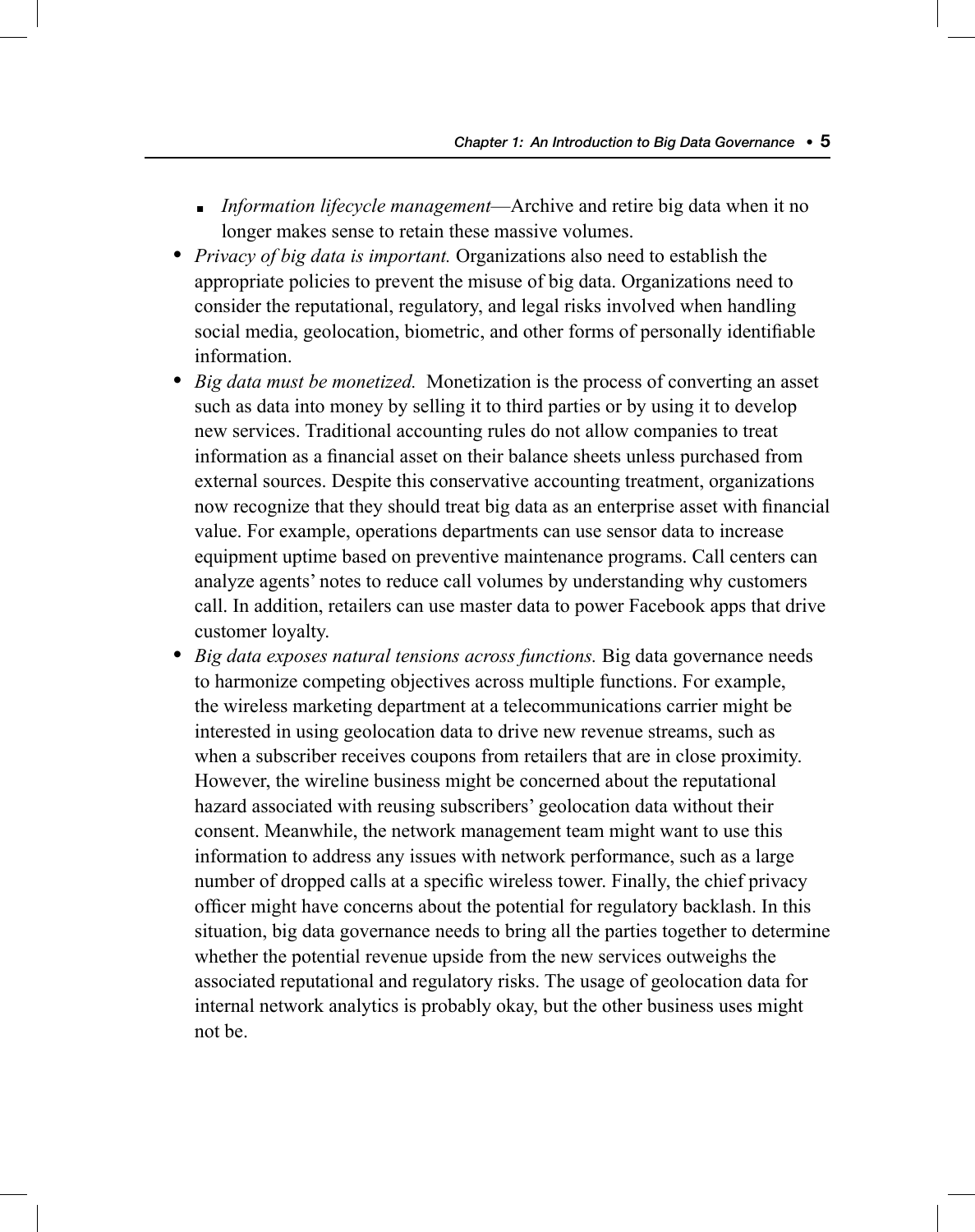Case Study 1.1 reviews the unfortunate events surrounding the Mars Climate Orbiter. We would not consider this volume of data to be "big" by today's standards. However, NASA likely produced the navigation commands by crunching some very big numbers with complex mathematics. If commercial organizations do similar crunching of big data to score a risk, fraud, or propensity to buy, they might incorrectly reject credit card applications or miss customer churn events because scores are misunderstood or applied incorrectly.

### **Case Study 1.1: Big data governance and the Mars Climate Orbiter2, 3, <sup>4</sup>**

Any effort to launch objects into space requires immense amounts of data. The ill-fated mission by NASA to launch the Mars Climate Orbiter is a good example of the lack of governance over big data.

In 1999, just before orbital insertion, a navigation error sent the satellite into an orbit 170 kilometers lower than the intended altitude above Mars. One of the most expensive measurement incompatibilities in space exploration history caused this error. NASA's engineers used English units (pounds) instead of NASAspecified metric units (newtons). This incompatibility in the design units resulted in small errors being introduced in the trajectory estimate over the course of the nine-month journey and culminated in a huge miscalculation in orbital altitude. Ultimately, the orbiter could not sustain the atmospheric friction at low altitude. It plummeted through the Martian atmosphere and burned up.

This relatively minor mistake resulted in the loss of \$328 million for the orbiter and lander, in addition to setting space exploration back by several years in the United States.

In a typical information governance project, the team identifies a business problem, develops a business case, obtains an executive sponsor, defines a technical architecture, and proceeds with the rest of the initiative. However, big data projects are different because of the following characteristics:

- Projects are driven by early adopters.
- The business problem needs to be discovered.
- IT is often at the forefront with technologies such as Hadoop.

<sup>2</sup> http://en.wikipedia.org/wiki/Mars\_Climate\_Orbiter.

<sup>3 &</sup>quot;Mars Climate Orbiter Fact Sheet." http://mars.jpl.nasa.gov/msp98/orbiter/fact.html.

<sup>4 &</sup>quot;Mars Climate Orbiter Mishap Investigation Board Phase I Report." November 1999.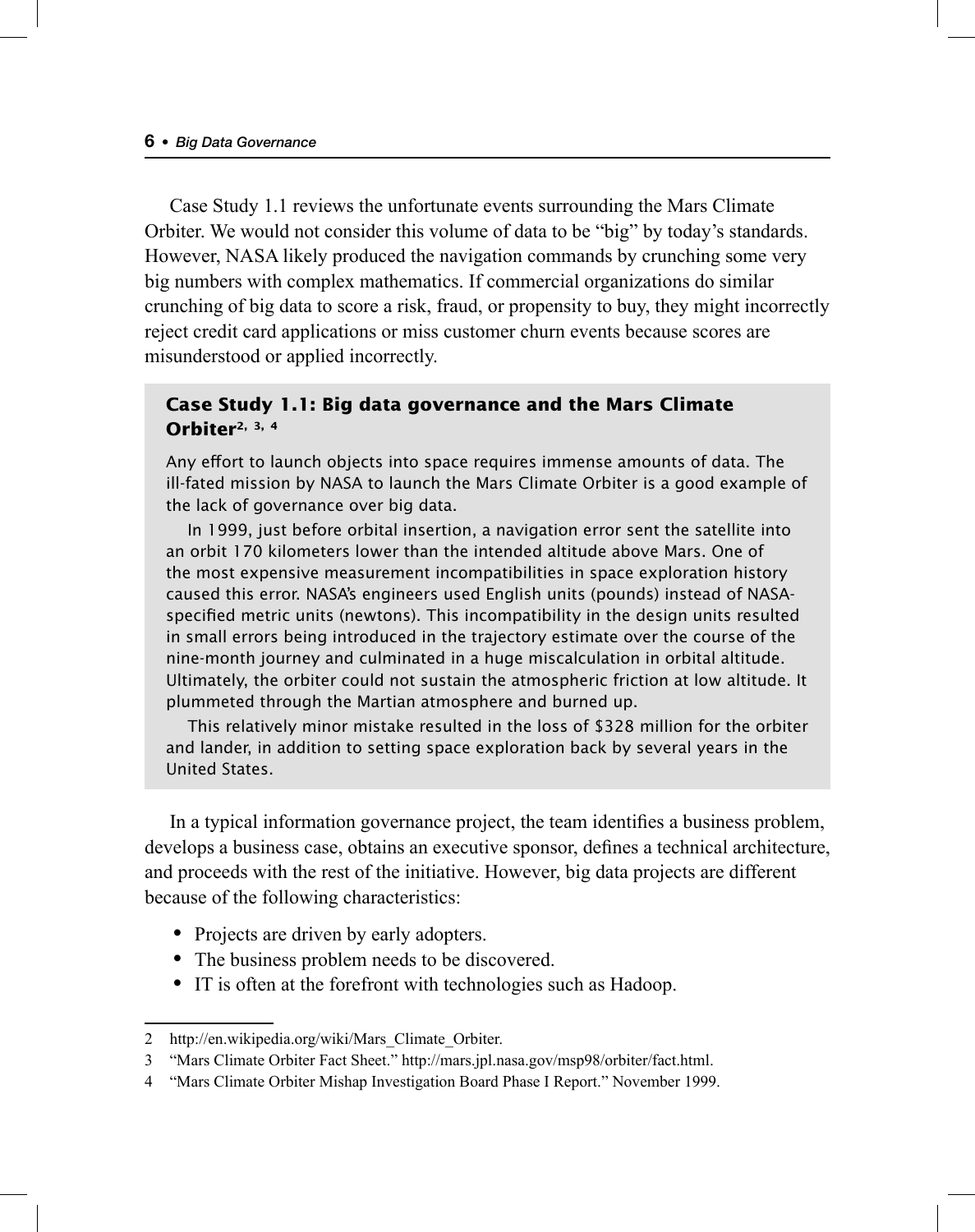- The business case has not been developed.
- The characteristics of the data are unclear.

As of the publication of this book, governance has taken a backseat to the analytics and technologies associated with big data. However, as big data projects become mainstream, we anticipate that privacy, stewardship, data quality, metadata, and information lifecycle management will coalesce into an emerging imperative for big data governance.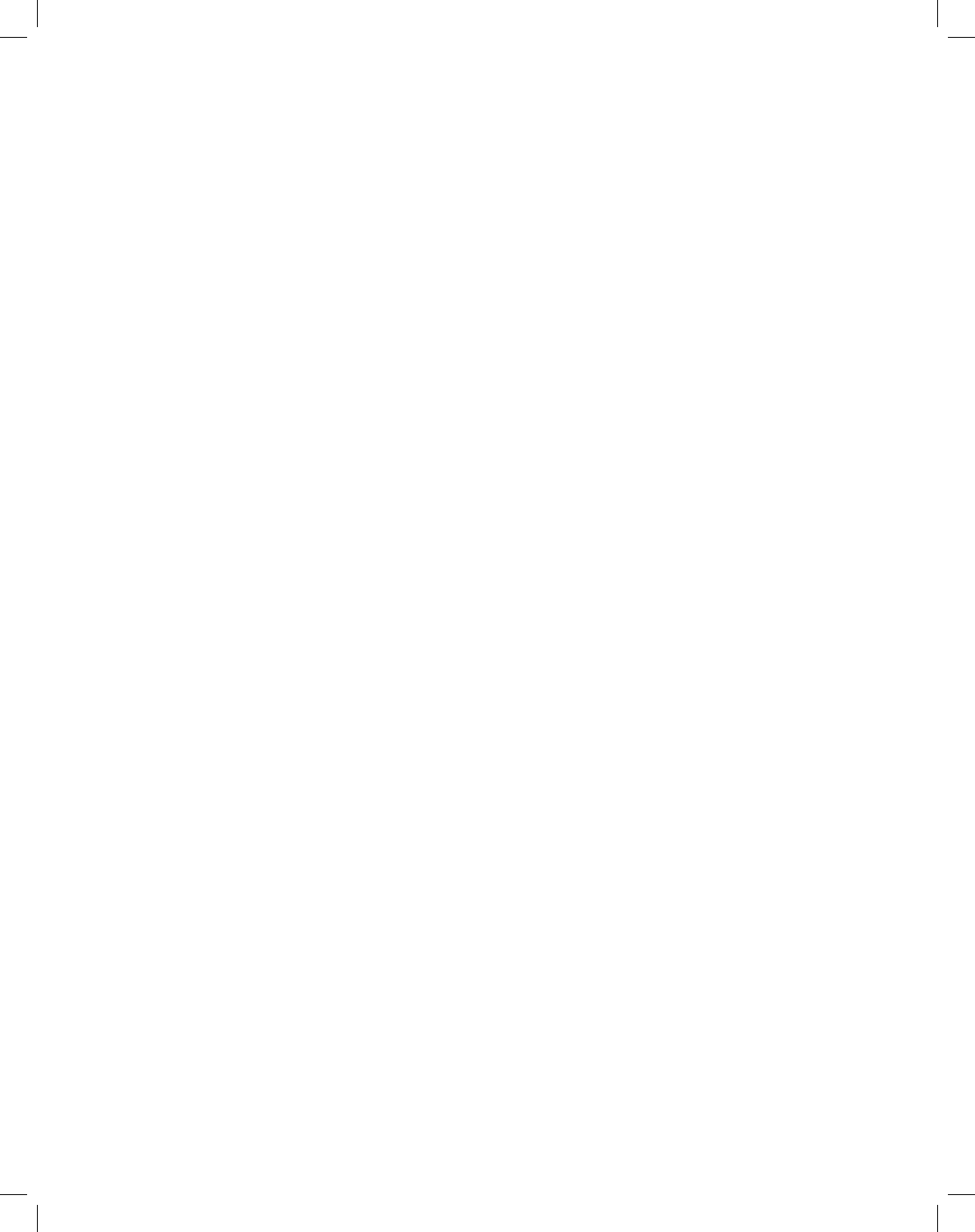## **THE BIG DATA GOVERNANCE FRAMEWORK**

This chapter provides a framework for big data governance. As shown in Figure 2.1, this framework consists of three dimensions:

- *Big data types*—Big data governance needs a heightened focus on the data itself. We have classified big data into five distinct types: web and social media, machine-to-machine, big transaction data, biometrics, and human generated.
- *Information governance disciplines*—The traditional disciplines of information governance also apply to big data. These disciplines are organization, metadata, privacy, data quality, business process integration, master data integration, and information lifecycle management.
- *Industries and functions*—Big data analytics are driven by uses cases that are specific to a given industry or function. Given space limitations, we have only included a handful in Figure 2.1. Big data analytics can be leveraged by many other industries and functions, including marketing, risk management, customer service, information security, information technology, and human resources.

We will discuss each dimension in this chapter.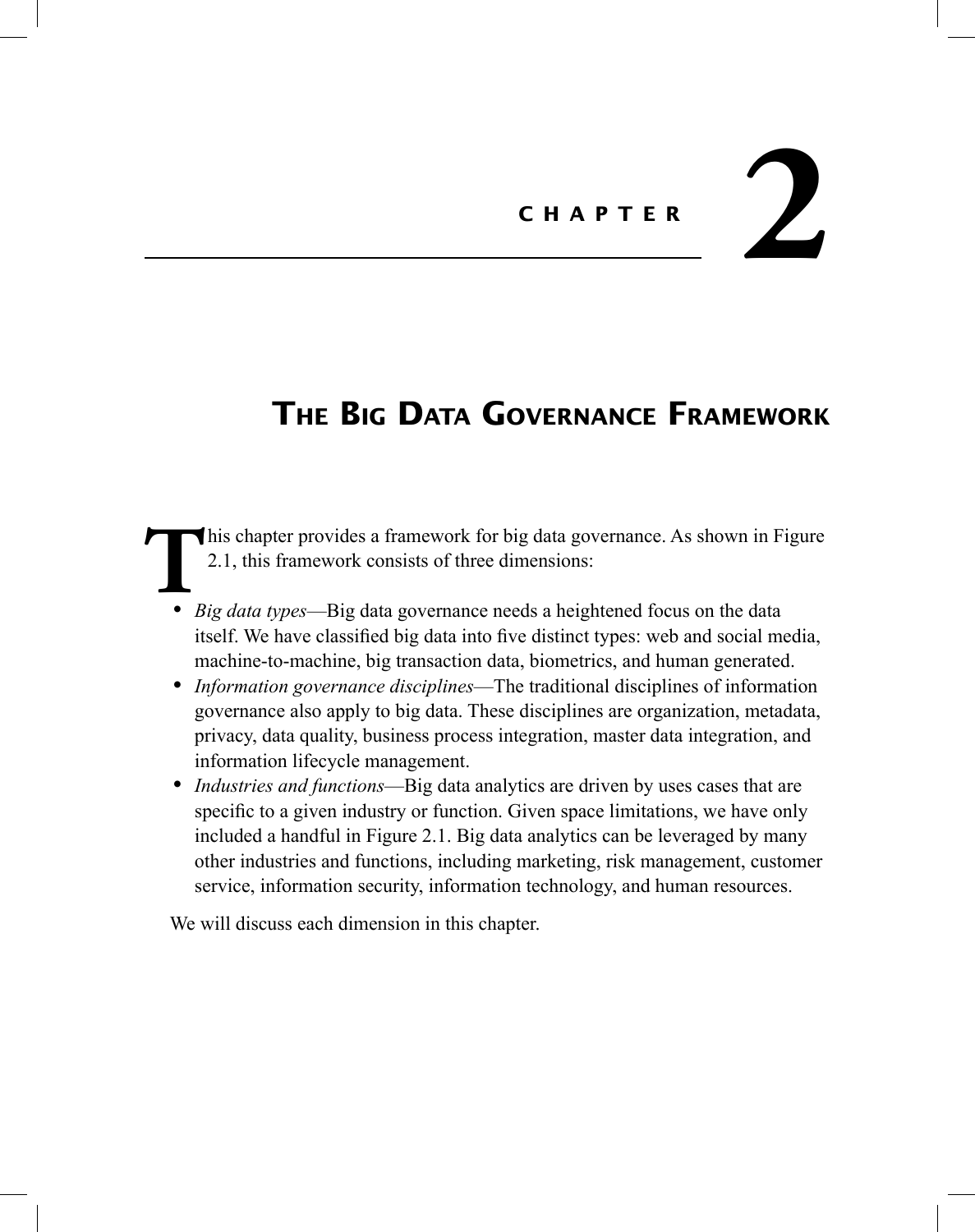

Figure 2.1: A framework for big data governance.

### **2.1 Big Data Types**

As shown in Figure 2.2, big data can be broadly classified into five types.

Let's consider each type in more detail:

1. *Web and social media*—This includes clickstream and social media data such as Facebook, Twitter, LinkedIn, and blogs. Big data governance programs will increasingly be required to integrate this data with master data and with core business processes such as customer loyalty programs. The big data governance program needs to establish policies regarding the acceptable use of social media data, especially since regulations and precedents are continually evolving. The program also needs to establish guidelines regarding the acceptable use of cookies, especially third-party cookies, to track users and to personalize their web interactions. Metadata is also critical to web and social media. For example, two sites might measure the term "unique visitors" differently for clickstream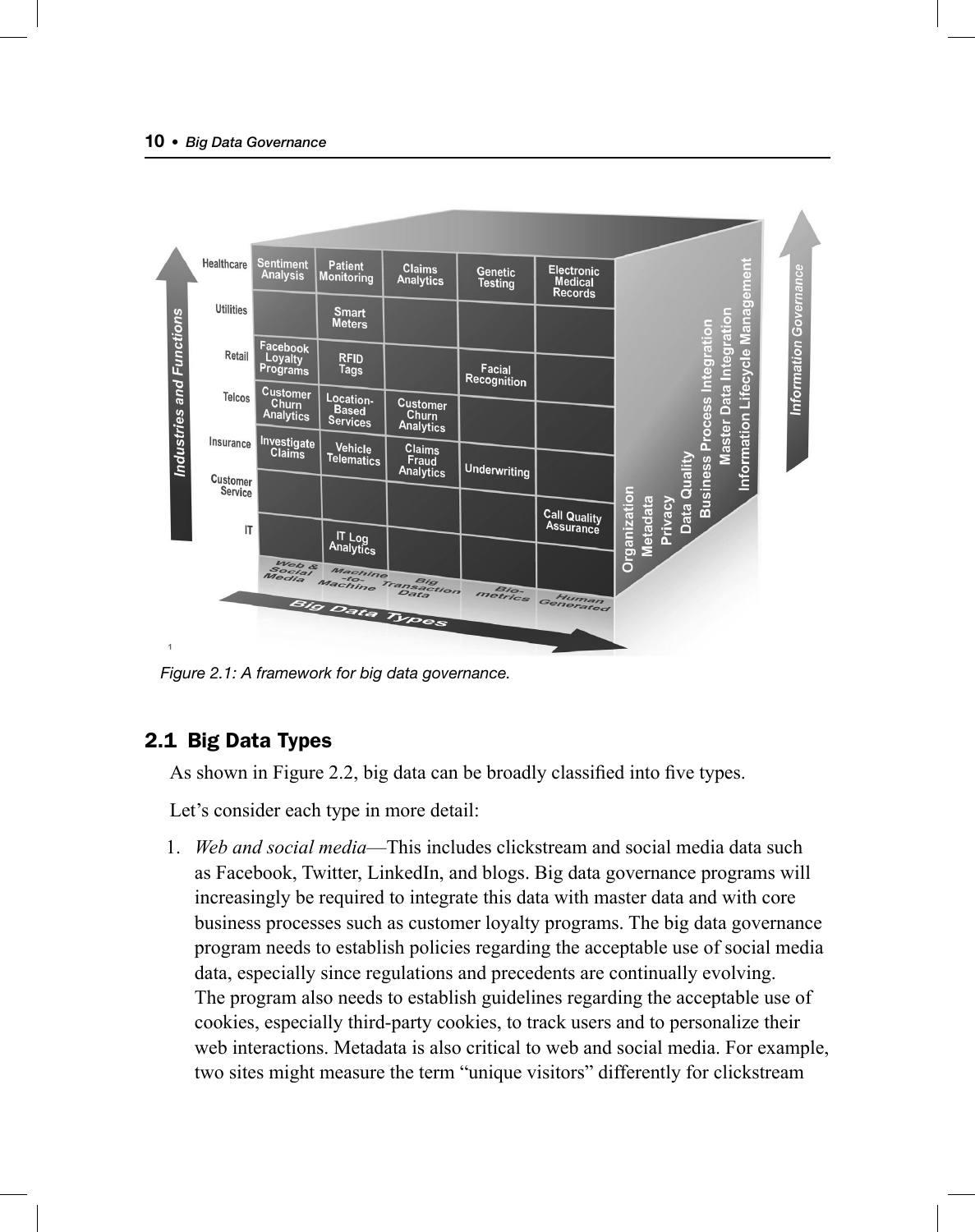

Figure 2.2: Big data types.

analytics. One site might measure unique visitors within a month, while the other might measure unique visitors within a week.

2. *Machine-to-machine data*—Machine-to-machine, or *M2M*, refers to technologies that allow both wireless and wired systems to communicate with other devices. M2M uses a device such as a sensor or meter to capture an event such as speed, temperature, pressure, flow, or salinity. This event is relayed through a wireless, wired, or hybrid network to an application that translates the captured event into meaningful information. M2M communications create the so-called "internet of things." The big data governance program needs to establish a number of policies around M2M data. For example, the program needs to draw up guidelines around the acceptable use of geolocation and RFID data that can be used to build a profile of individuals and potentially violate their privacy. The program needs to establish retention policies around the massive volumes of M2M data, which can easily overwhelm IT budgets if not properly controlled. The big data governance program needs to address any data quality concerns such as RFID read rates in environments with high moisture content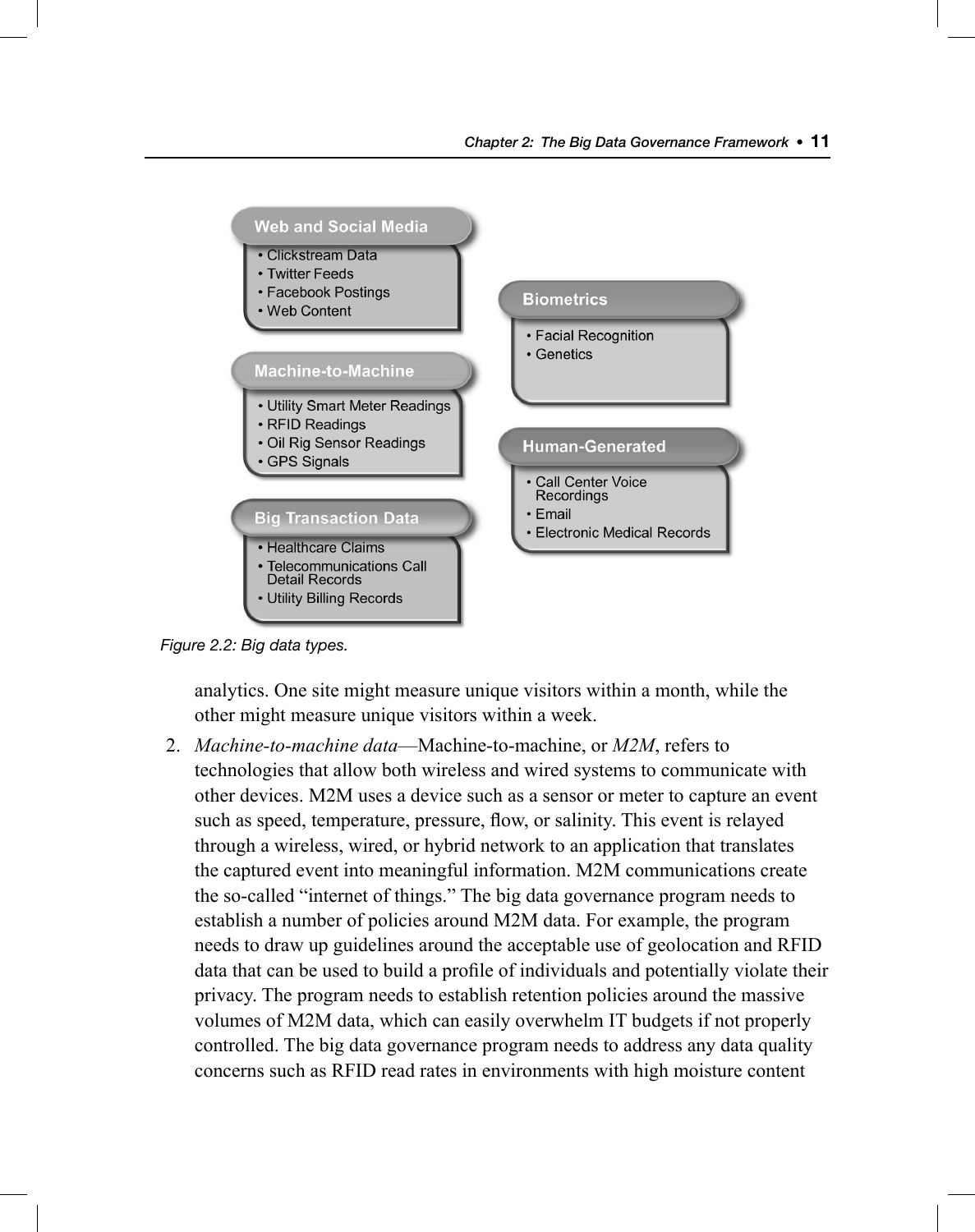and lots of congestion. Finally, the big data governance program needs to secure the Supervisory Control and Data Acquisition (SCADA) infrastructure from vulnerability to cyber attacks.

- 3. *Big transaction data*—This includes healthcare claims, telecommunications CDRs, and utility billing records. Big transaction data is increasingly available in semi-structured and unstructured formats. Information governance challenges such as metadata, data quality, privacy, and information lifecycle management also apply to this data.
- 4. *Biometrics*—Biometric recognition, or biometrics, refers to the automatic identification of a person based on his or her anatomical or behavioral characteristics or traits.<sup>1</sup> Anatomical data is created from the physical characteristics of a person including a fingerprint, an iris, a retina, a face, an outline of a hand, an ear shape, a voice pattern, DNA—even body odor. Behavioral data includes handwriting and keystroke analysis.<sup>2</sup> Advances in technology have vastly increased the available biometric data. Law enforcement, the legal system, and intelligence agencies have been using this information for a long time. However, biometric data is increasingly available in the commercial arena, where it can be combined with other types of data such as social media. This opens up new business opportunities as well as several governance issues relating to privacy and data retention.
- 5. *Human-generated data*—Human beings generate vast quantities of data such as call center agents' notes, voice recordings, email, paper documents, surveys, and electronic medical records. This data might contain sensitive information that needs to be masked. It might also contain insights that can improve the quality of structured data sets and integrate with MDM. In addition to dealing with these issues, organizations need to establish policies regarding the retention period for this data to adhere to regulations and manage storage costs.

### **2.2 Information Governance Disciplines**

The seven core disciplines of information governance also apply to big data:

<sup>1 &</sup>quot;An Overview of Biometric Recognition." http://biometrics.cse.msu.edu/info.html/.

<sup>2 &</sup>quot;Biometrics in the workplace." Data Protection Commissioner of Ireland. http://dataprotection.ie/ viewdoc.asp?DocID=244.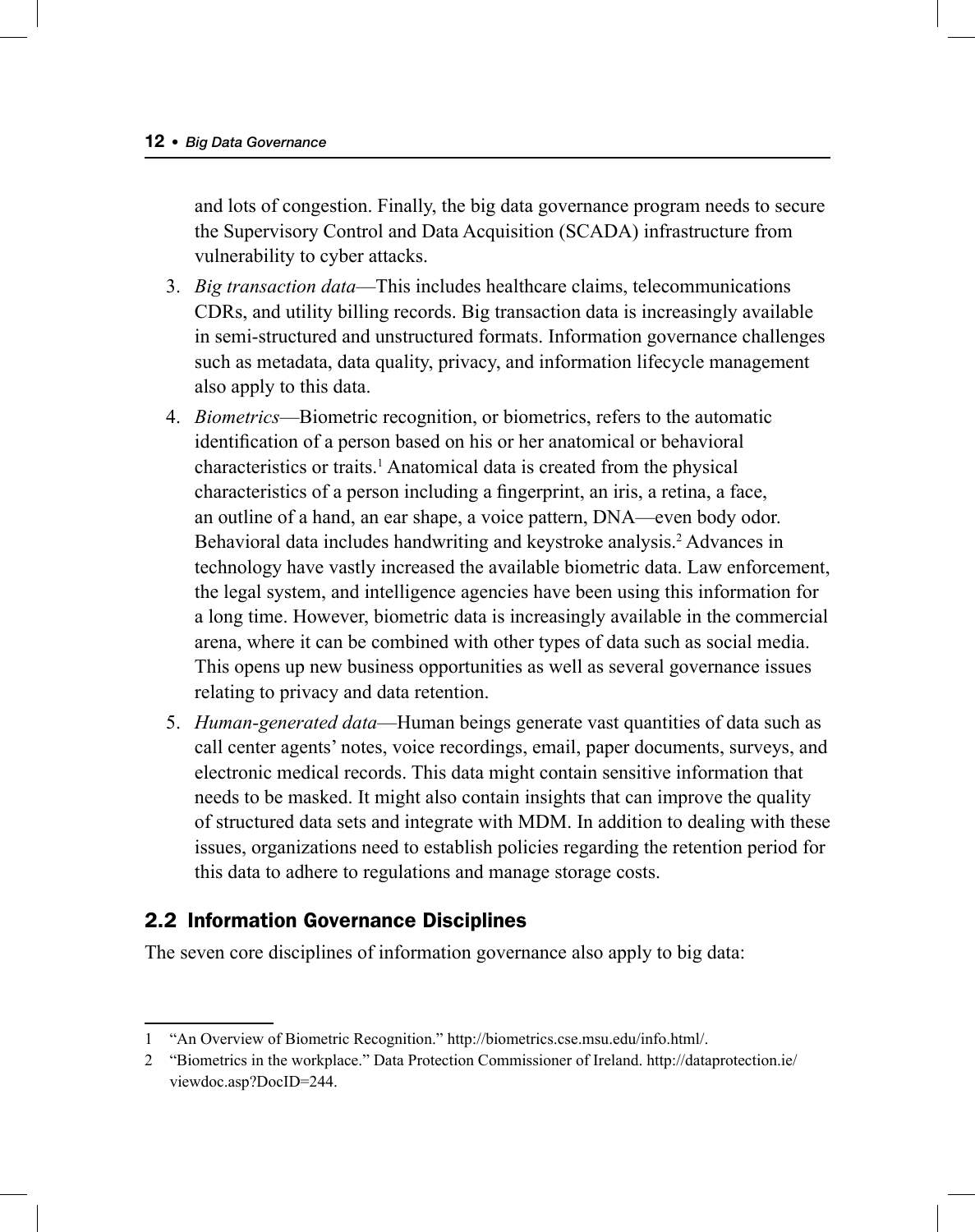- 1. *Organization*—The information governance organization needs to consider adding big data to its overall framework, including the charter, organization structure, and roles and responsibilities. The information governance council might seek new members who can provide a unique perspective on big data, such as data scientists. It might also decide to appoint stewards for social media, RFID, and other types of big data. Finally, the information governance program might add additional responsibilities to the job descriptions of existing stewards. For example, the customer data steward might be accountable for the Twitter handles and Facebook accounts within the master data repository.
- 2. *Metadata*—The big data governance program needs to integrate big data with the enterprise metadata repository. This involves the following activities:
	- Include big data terms within the business glossary. For example, add the term "unique visitor" to support clickstream analytics.
	- Import technical metadata from Hadoop into the metadata repository.
	- Ensure that the data lineage administrator is able to import flows from Hadoop into the technical metadata repository.
	- Manage data lineage and impact analysis within the big data environment.
- 3. *Privacy*—As far back as 1890, Louis Brandeis (later a justice of the United States Supreme Court) and Samuel Warren published an article called "The Right to Privacy" in the *Harvard Law Review*. This article defined privacy as the "right to be left alone."<sup>3</sup> Subsequent regulations and legislation around the world have formalized and expanded this theory of privacy. Big data governance needs to identify sensitive data and establish policies regarding its acceptable use. These policies need to consider regulations that vary by big data type, industry, and country. Given the many headlines on the subject, the big data governance program needs to establish guidelines regarding the acceptable use of social media and geolocation data, if applicable.
- 4. *Data quality*—Data quality management is a discipline that includes the methods to measure, improve, and certify the quality and integrity of an organization's data. Because of its extreme volume, velocity, and variety, big data quality needs to be handled differently than traditional data types. For example, big data quality might need to be handled in real-time and address

<sup>3</sup> Warren, Samuel and Brandeis, Louis. "The Right to Privacy." *Harvard Law Review*, Vol. IV No. 5, December 15, 1890.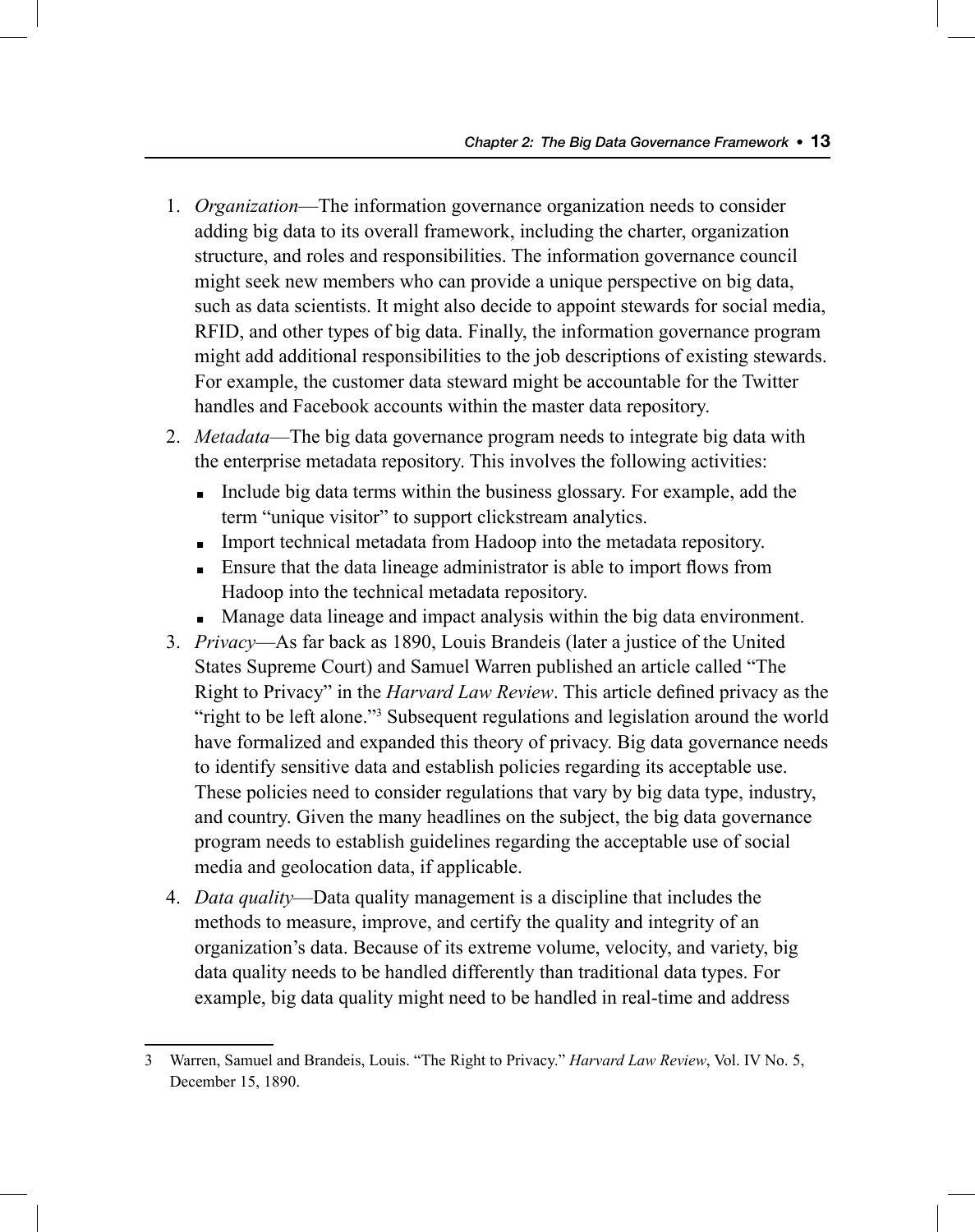issues relating to semi-structured and unstructured data. Big data needs to be "good enough" because poor data quality does not necessarily impede the analytics that are required to derive business insights.

- 5. *Business process integration*—The program needs to identify key business processes that require big data. The program then needs to define key policies to support the governance of big data. For example, drilling and production are key processes within oil and gas. The big data governance program must establish policies around the retention period for sensor data such as temperature, flow, pressure, and salinity on an oil rig. Not only is this data costly to store, but it might also be required by regulators to justify an operator's actions in case of an oil spill. In another example, a retailer might establish a policy that it will access a customer's Facebook profile, including his or her list of friends, only if it has obtained informed consent via a Facebook app. The retailer will obtain the informed consent from the customer in exchange for discounts on certain products as part of an overall loyalty program.
- 6. *Master data integration*—The big data governance program needs to establish policies regarding the integration of big data into the master data management environment. As discussed above, a retailer needs to first define policies for the acceptable use of social media. The retailer then needs to deploy the appropriate data stewardship policies and tools to determine if the "Susie Smith" on Facebook is the same as the "Susan Smith" in the customer master.
- 7. *Information lifecycle management*—Because of the massive increase in big data volumes, organizations will be challenged to understand the regulatory and business requirements that determine what data to retain in operational and analytical systems, what data to archive, and what data to delete. Without a high level of specificity regarding the legal and regulatory obligations of information, IT must manage all data as if it had high value and ongoing obligations, or the company faces a very high risk of improper disposal. With IT budgets continuing to be under pressure, over-managing information is a gross waste of capital resources. The program needs to expand the retention schedule to include big data based on regulations and business needs. The big data governance team needs to create pointers to the physical repositories of big data to facilitate records retention and e-discovery activities. The big data governance program needs to leverage compression and archiving policies, tools, and best practices to reduce storage costs and to improve application performance. Finally, the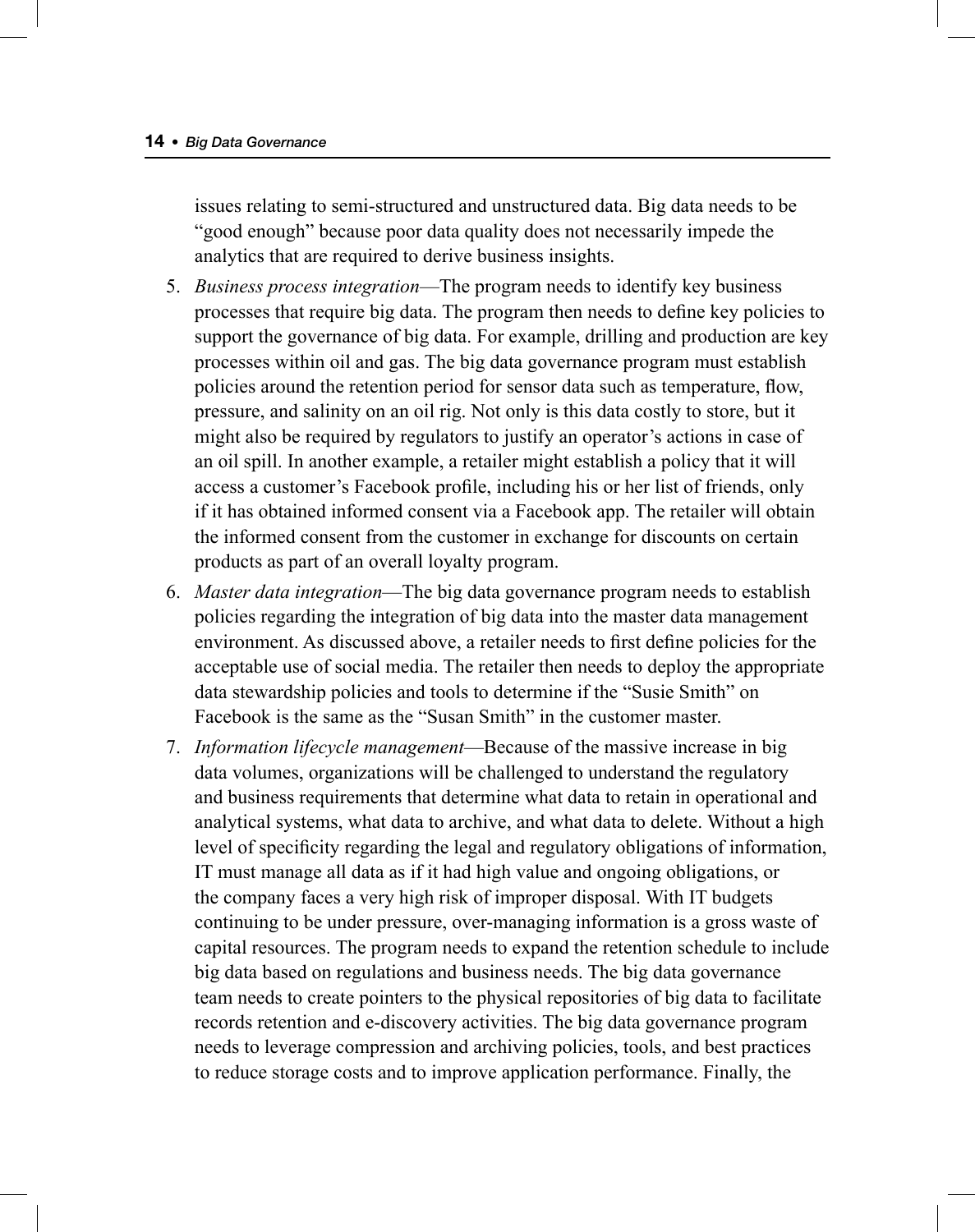organization needs to defensibly dispose of big data that is no longer required based on regulations and business needs.

### **2.3 Industry and Functional Scenarios for Big Data Governance**

Before going any further, it's important to discuss experimentation in big data projects where the killer use case might not be known upfront. Tom Deutsch argues that organizations should adopt experimentation as a strategic process, along with a tolerance (and even encouragement) of failure as a way of advancing the business. This tolerance of experimentation is rooted in the understanding that failure is often the single best way to learn something. Deutsch further argues that organizations that are not trying and failing at validating their analytic hypotheses are actually not being aggressive enough in working with their data.<sup>4</sup> Notwithstanding all of this, big data needs to be governed with specific reference to the analytic and operational requirements for applications that vary by industry and function. We discuss these scenarios by industry and function in the following pages.

### *Healthcare Industry, Scenario 1*

| <i>Solution:</i>     | Sentiment analysis                                 |
|----------------------|----------------------------------------------------|
|                      | Big data type: Web and social media (health plans) |
| Disciplines: Privacy |                                                    |

Because of privacy regulations such as the United States Health Insurance Portability and Accountability Act (HIPAA), health plans are somewhat limited in what they can do online.

If someone posts a complaint on Twitter, the health plan might want to post a limited response and then move the conversation offline.

### *Healthcare Industry, Scenario 2*

| <i>Solution:</i> | Patient monitoring                                      |
|------------------|---------------------------------------------------------|
|                  | Big data type: M2M data (healthcare providers)          |
| Disciplines:     | Data quality, information lifecycle management, privacy |

A hospital leveraged streaming technologies to monitor the health of newborn babies in the neonatal intensive care unit. Using streaming technologies, the hospital was

<sup>4</sup> Deutsch, Tom. "Failure Is Not a Four-Letter Word." *IBM Data Management*, April 17, 2012. http:// ibmdatamag.com/2012/04/failure-is-not-a-four-letter-word/.